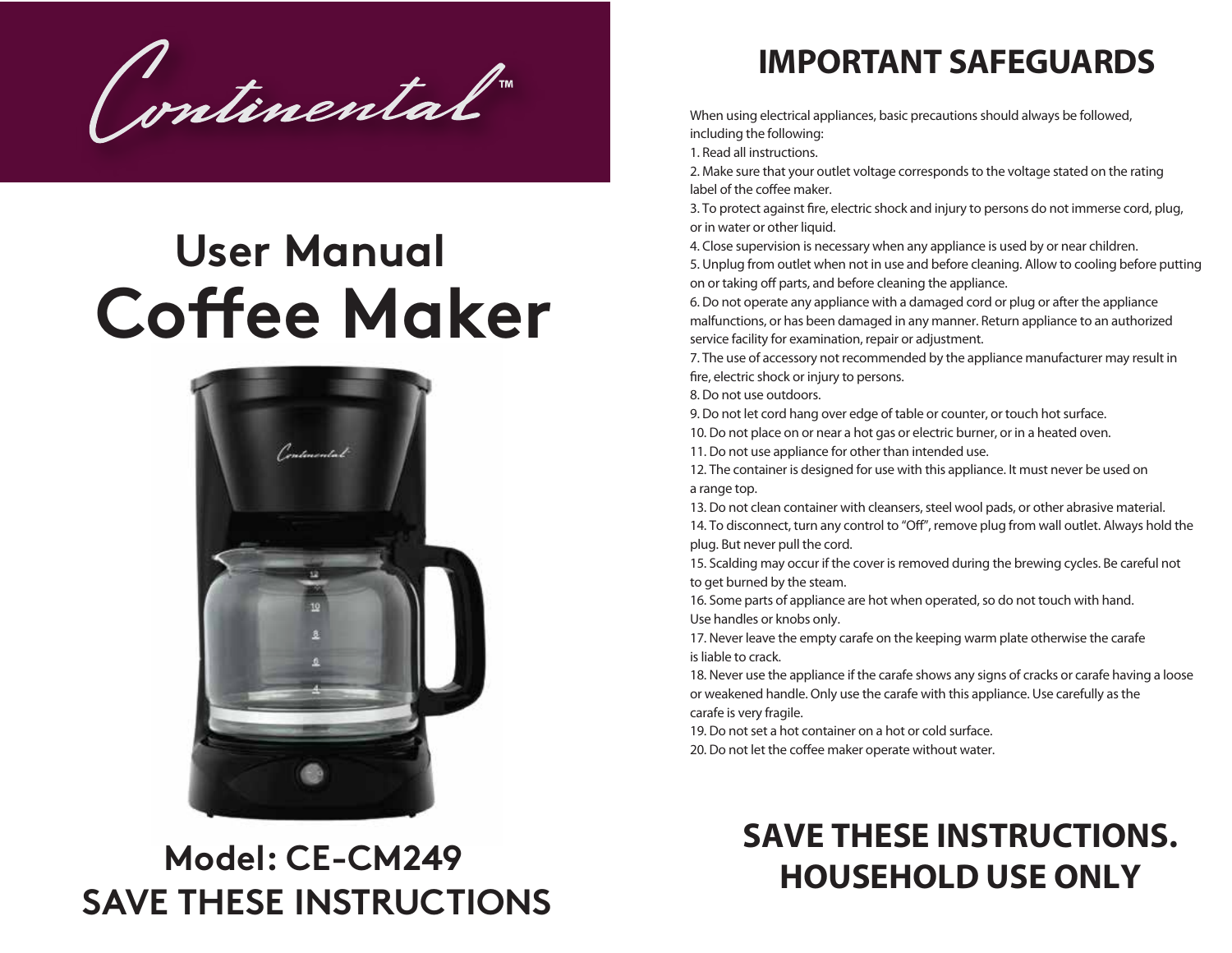This appliance has a polarized plug, To reduce the risk of electric shock, this plug is intended to fit into a polarized outlet only one way, If the plug does not fit fully into the outlet, reverse the plug, If it still does not fit, contact a qualified electrician, Do not attempt to modify the plug in any way.

Notes on the cord

a) A short power-supply cord (or detached power-supply cord) is to be provided to reduce risks resulting from becoming entangled in or tripping over a long cord.

b) Longer detachable power-supply cords or extension cords are available and may be used if care is exercised in their use.

c) If a long detachable power-supply cords or extension cord is used,

1) The marked electrical rating of the detachable power-supply cord or extension cord should be at least as great as the electrical rating of the appliance.

2) If the appliance if of the grounded type, the extension cord should be a grounding-type 3-wire cord, 3) The longer cord should be arranged so that it will not drape over the counter top or table top where it can be pulled on by children or tripped over.

### **KNOW YOUR COFFEE MAKER**



### **POLARIZED PLUG BEFORE FIRST USE**

Check that all accessories are complete and the unit is not damaged. Add water into water tank to he max level and brew water for several times without coffee powder, then discard the water. Clean all detachable parts thoroughly with warm water.

### **USING YOUR COFFEE MAKER**

1. Open the top lid and fill the water tank with drinking water. The water level should not exceed MAX level marked inside the tank.

2. Place the funnel on the water tank and make sure the funnel is assembled correctly. Then put the filter correctly.

3. Add coffee powder into filter. Usually a cup of coffee need a level spoon of coffee powder, but you may adjust according to personal taste. Then close the top lid.

4. Insert the carafe on keeping warm plate horizontally.

5. Plug the power cord into the outlet..

6. Press switch button the indicator in it will be illuminated red. The appliance will begin working. 7. The brewing process can be interrupted by pressing the switch button twice again at any time. Note: You can take out carafe, pour and serve at any time. The appliance will stop dripping automatically. But the time cannot exceed 30 seconds.

8. Remove out carafe to serve when finish brewing (about one minute later after the coffee stops dripping out.)

Note: the coffee you get will less than the water you have added, as some water is absorbed by coffee ground.

9. When the process is finished, if you do not want to serve immediately, keep the coffee maker is energized, the coffee can be kept warm in the keeping warm plate. The appliance will be kept warm automatically all the time if it has not been manually disconnected at the completion of brewing. For an optimum coffee taste, serve it just after brewing.

10. Always turn the coffee maker off and disconnect the power supply when not use. Note: pay attention to pour the coffee out, otherwise you may be hurt as the temperature of coffee just finished is high.

11. The coffee maker capacity is 1.8L ,You can make 12 cups of coffee at a time.

### **CLEANING AND MAINTENANCE**

**CAUTION:** Be sure to unplug this appliance before cleaning. To protect against electrical shock, do not immerse cord, plug or unit in water or liquid. After each use, always make sure plug is first removed from wall outlet.

1) Clean all detachable parts after each use in hot, sudsy water.

2) Wipe the product's exterior surface with a soft, damp cloth to remove stains.

3) Water droplets may buildup in the area above the funnel and drip onto the product base during brewing. To control the dripping, wipe off the area with a clean, dry cloth after each use of the product.

4) Use a damp cloth to gently wipe the keeping warm plate. Never use abrasive cleaner to clean it. 5) Replace all parts and keep for next use.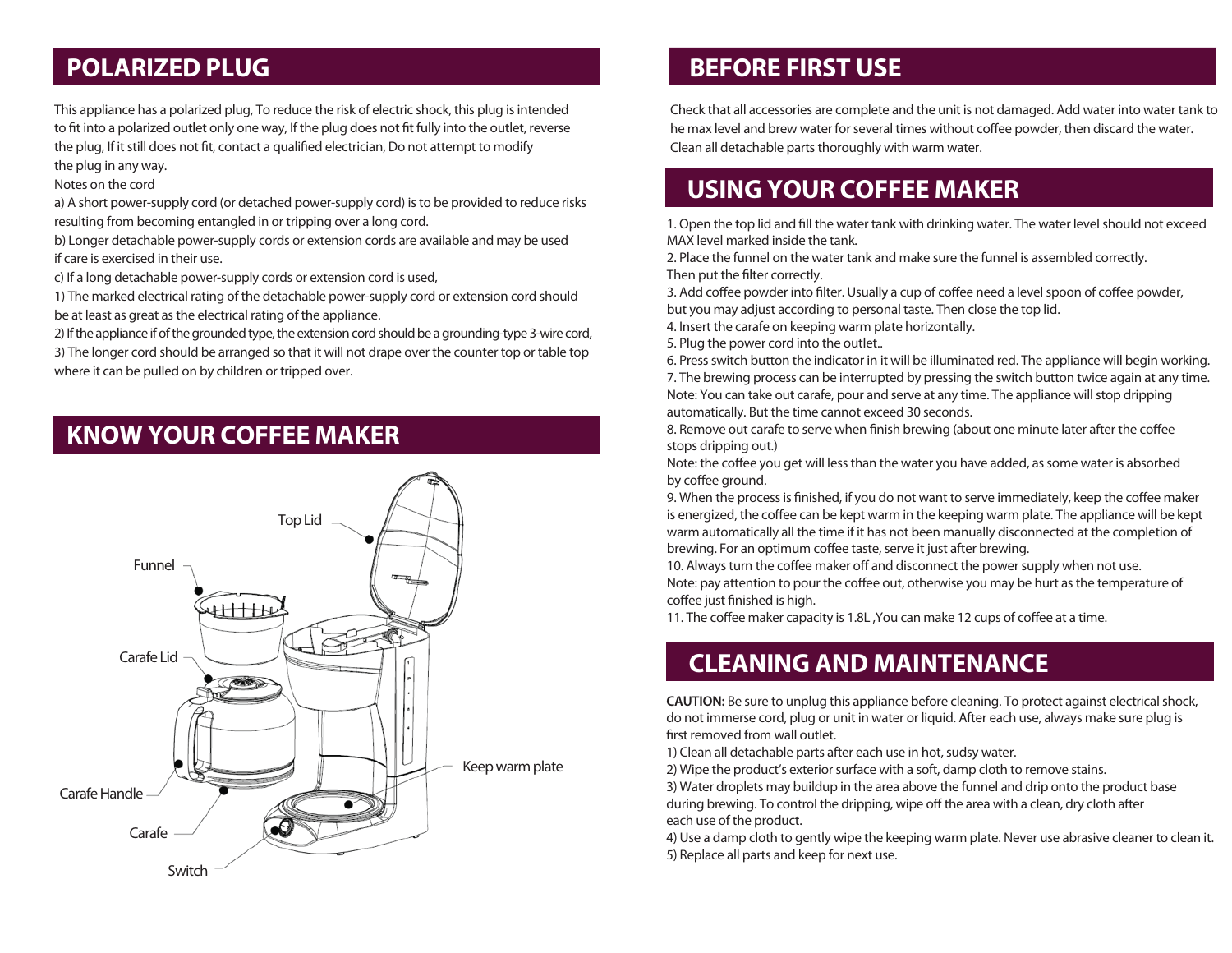### **REMOVING MINERAL DEPOSITS**

To keep your coffee maker operating efficiently, you should clean away the mineral deposits left by the water regularly according to the water quality in your area and the frequency use the appliance, the detail is as follows:

1. Fill the water tank with water and descaler to the MAX level in the gauge of coffee maker (the scale of water and descaler is 4:1, the detail refers to the instruction of descaler. Please use "household descaler", you can use the citric acid instead of the descaler (the one hundred parts of water and three parts of citric acid).

2. Push carafe on keeping warm plate, pay attention to let center line of carafe aligns with that of brew basket.

3. Press the switch button once and the indicator in it will be illuminated red. After a while, water will drop out automatically.

4. After percolate the equivalent of one cup and then switch off the appliance by pressing the switch button again.

5. Leave the solution work for 15 minutes, repeat the steps of 3-5 again.

6. Turn the appliance on by pressing the button once and run off the water until the water tank is completely empty.

7. Rinse by operating the appliance with water at least 3 times.

### **HINTS FOR GREAT-TASTING COFFEE**

1. A clean coffee maker is essential for making great-tasting coffee. Regularly clean the coffee maker as specified in the "CLEANING AND MAINTENANCE" section. Always use fresh, cold water in the coffee maker.

2. Store unused coffee powder in a cool, dry place. After opening a package of coffee powder, reseal it tightly and store it in a refrigerator to maintain its freshness.

3. For an optimum coffee taste, buy whole coffee beans and finely grind them just before brewing.

4. Do not reuse coffee powder since this will greatly reduce the coffee' flavor. Reheating coffee

is not recommended as coffee is at its peak flavor immediately after brewing.

5. Clean the coffee maker when over-extraction causes oiliness. Small oil droplets on the surface

of brewed, black coffee are due to the extraction of oil from the coffee powder.

6. Oiliness may occur more frequently if heavily roasted coffees are used.

Continental

# **Cafetera Manual de usuario**



# **Modelo: CE-CM249 GUARDE ESTAS INSTRUCCIONES**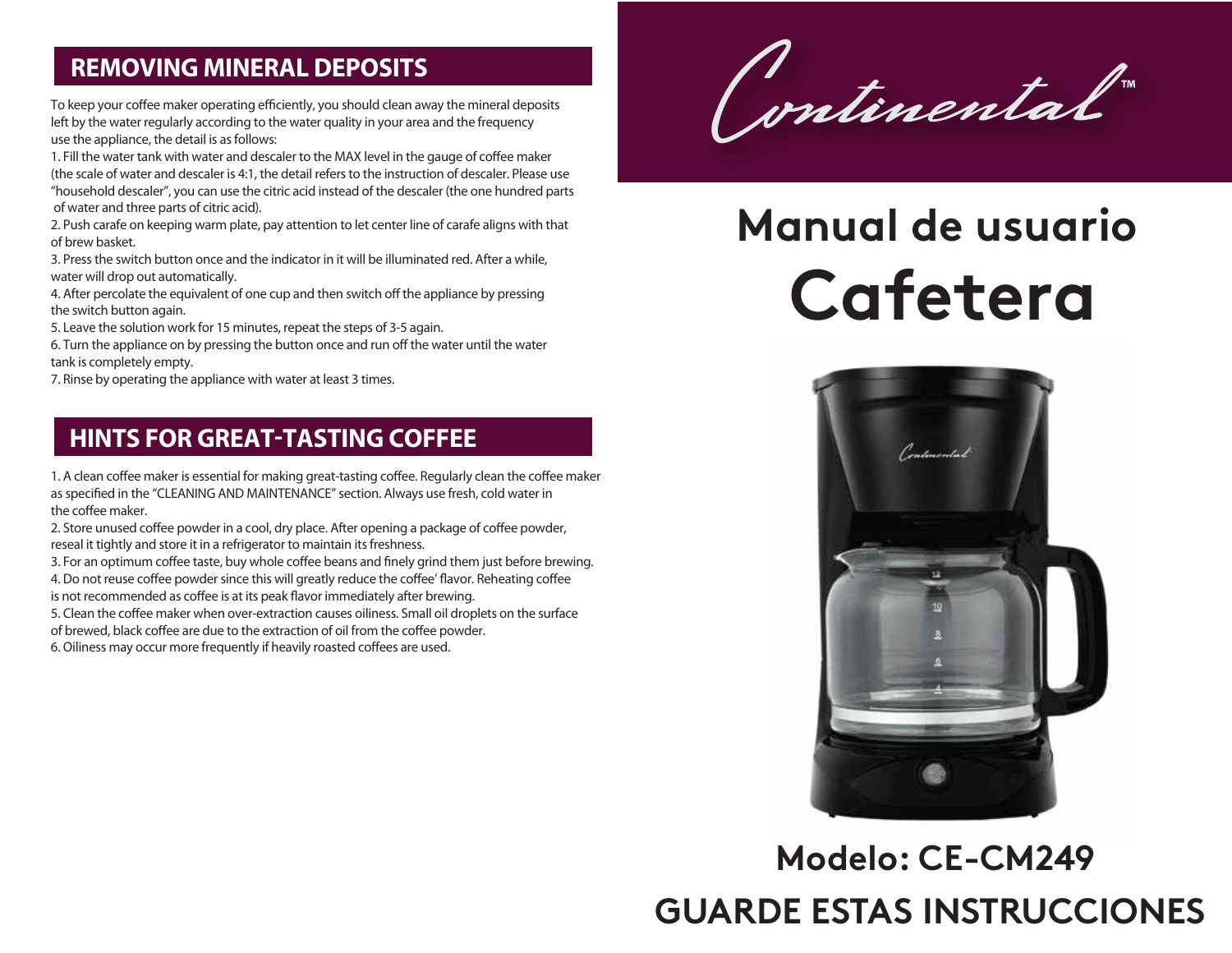### **MEDIDAS DE SEGURIDAD IMPORTANTES ENCHUFE POLARIZADO**

Al usar aparatos eléctricos, siempre se deben seguir precauciones básicas, incluidas las siguientes:

1. Lea todas las instrucciones.

2. Asegúrese de que su voltaje de salida corresponda al voltaje indicado en la etiqueta de clasificación de la cafetera.

3. Para protegerse contra incendios, descargas eléctricas y lesiones personales, no sumerja el cable, el enchufe ni en agua u otro líquido.

4. Es necesaria una estrecha supervisión cuando cualquier aparato sea utilizado por niños o cerca de ellos.

5. Desenchufe del tomacorriente cuando no esté en uso y antes de limpiar. Deje enfriar antes de poner o quitar piezas y antes de limpiar el aparato.

6. No opere ningún artefacto con un cable o enchufe dañado o después de que el artefacto funcione mal o haya sido dañado de alguna manera. Devuelva el aparato a un centro de servicio autorizado para que lo examinen, reparen o ajusten.

7. El uso de accesorios no recomendados por el fabricante del electrodoméstico puede provocar incendios, descargas eléctricas o lesiones a las personas.

8. No lo use al aire libre.

9. No deje que el cable cuelgue del borde de la mesa o mostrador, ni toque una superficie caliente.

10. No lo coloque sobre o cerca de un quemador de gas o eléctrico caliente, ni en un horno caliente.

11. No utilice el aparato para otro uso que no sea el indicado.

12. El recipiente está diseñado para usarse con este aparato. Nunca debe usarse sobre una estufa.

13. No limpie el recipiente con limpiadores, estropajos de lana de acero u otro material abrasivo.

14. Para desconectar, gire cualquier control a "Apagado", retire el enchufe del tomacorriente de pared. Sostenga siempre el enchufe. Pero nunca tire del cordón.

15. Pueden producirse quemaduras si se quita la tapa durante los ciclos de preparación. Tenga cuidado de no quemarse con el vapor.

16. Algunas partes del aparato están calientes cuando se opera, por lo que no las toque con la mano. Utilice únicamente manijas o perillas.

17. Nunca deje la jarra vacía en la placa de conservación caliente, de lo contrario la jarra podría romperse.

18. Nunca utilice el aparato si la jarra muestra algún signo de grietas o si la jarra tiene un mango flojo o debilitado. Utilice la jarra únicamente con este aparato. Úselo con cuidado ya que la jarra es muy frágil.

19. No coloque un recipiente caliente sobre una superficie fría o caliente.

20. No deje que la cafetera funcione sin agua.

## **GUARDA ESTAS INSTRUCCIONES. SOLO PARA USO DOMÉSTICO**

Este aparato tiene un enchufe polarizado. Para reducir el riesgo de descarga eléctrica, este enchufe está diseñado para encajar en un tomacorriente polarizado de una sola manera. Si el enchufe no encaja completamente en el tomacorriente, invierta el enchufe, si aún lo hace. no encaja, póngase en contacto con un electricista calificado. No intente modificar el enchufe de ninguna manera.

Notas sobre el cable

a) Se debe proporcionar un cable de alimentación corto (o un cable de alimentación desconectado) para reducir los riesgos de enredarse o tropezarse con un cable largo.

b) Hay disponibles cables de suministro de energía desmontables más largos o cables de extensión y pueden usarse si se tiene cuidado en su uso.

c) Si se utilizan cables de alimentación largos y extraíbles o un cable de extensión,

1) La clasificación eléctrica marcada del cable de alimentación desmontable o del cable de extensión debe ser al menos tan buena como la clasificación eléctrica del aparato.

2) Si el aparato es del tipo con conexión a tierra, el cable de extensión debe ser un cable de 3 hilos con conexión a tierra,

3) El cable más largo debe colocarse de manera que no caiga sobre la encimera o la mesa, donde los niños puedan tirar de él o tropezar.

### **CONOZCA SU CAFETERA**